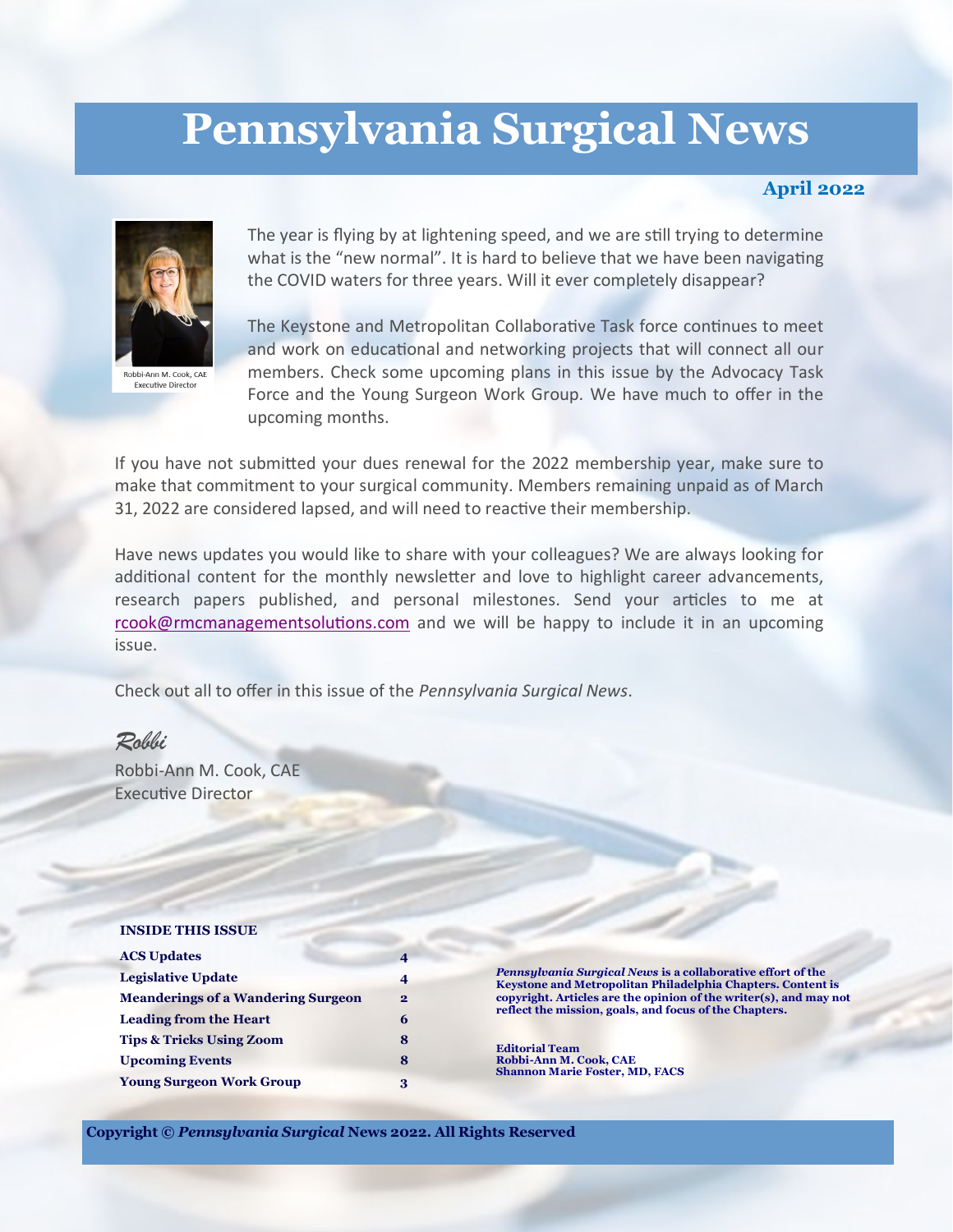

**Meanderings from A Wandering Surgeon**

Shannon Marie Foster, MD, FACS Keystone Chapter Immediate Past President

# **We All Grow Together!**

Friends and Colleagues –

Spring has emerged and life abounds – blooms and fresh color to be seen everywhere. A privilege for those who see it every day and take the time to appreciate it  $-$  better yet, for those who help it grow.

So it is for our young colleagues – matriculation and graduations ahead – from student to resident, resident to fellow, fellow to first job. All exciting. All stressful. All times of new growth.

For every single one of us not in the midst of those blossoming transitions – how are you helping them grow? I hope rather than watch any new growth struggle and strain you fertilize, water, and even provide shade when the heat is too intense.

## **Ask it of yourself. Ask it of others. We all grow together.**

Shannon Marie Foster, MD, FACS is Immediate Past President of the Keystone Chapter. She also serves as the PA Chapters Collaborative Task Force Chair, and at the national level as a Governor-at-Large, PA Liaison to CoT and WiS Committees, DEI Outreach Workgroup, Board of Governors Executive Committee, and the Communications Pillar Lead



**JOIN THE CHORUS OF SURGICAL VOICES HELP PROTECT YOUR RIGHTS, PROTECT YOUR PATIENTS, AND PRESERVE THE SURGICAL SPECIALTY.**

## **RENEW OR JOIN TODAY!**

**Keystone Chapter: [www.kc](http://www.kc-acs.org)-acs.org Metro Philly Chapter: [www.mp](http://www.mp-acs.org)-acs.org**

**Local chapter dues is not included in your membership with the College.**

**Questions? Call the Chapter Office at 717.220.5255.**



# **MARKING THE 100th ANNIVERSARY OF THE COMMISSION ON CANCER**

Congressmembers Brian Higgins (D-NY-26), Brian Fitzpatrick (R-PA-1), Derek Kilmer (D-WA-6), and Mike Kelly (R-PA-16), co-chairs of the House Cancer Caucus, introduced a [resolution](https://www.congress.gov/117/bills/hres997/BILLS-117hres997ih.pdf) recognizing the 100th anniversary of the American College of Surgeons Commission on Cancer. The commission assesses quality standards in cancer treatment and prevention to ensure that all patients have access to high-quality care.

To read the full new release, click [HERE.](https://higgins.house.gov/media-center/press-releases/marking-the-100th-anniversary-of-the-commission-on-cancer)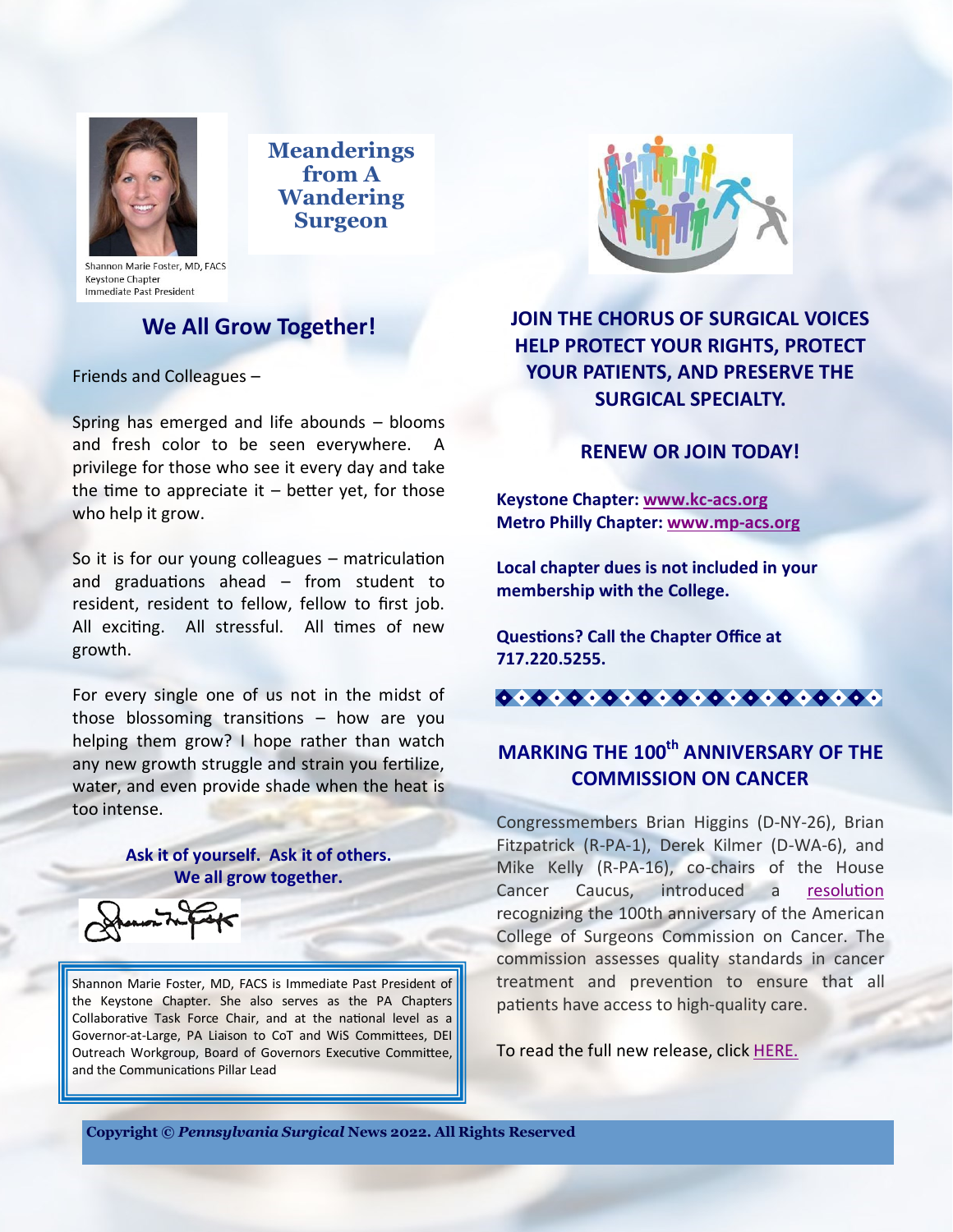**KCACS/MPACS Young Surgeons Work Group Update**



Just as Spring offers a refreshing breath of fresh air, so does the new joint Keystone/Metro Philly Young Surgeons Work Group hope to bring a refreshing breath of fresh air and energy to these well-established Chapters of the College. This new work group, formed just over two months ago, represents an exciting collaboration between our two Chapters meant to foster, support and appeal to the interests of students, trainees, and early career surgeons. We represent the young surgeon voice on the executive council of the Chapters and will work to facilitate engagement of young surgeons in both the Chapters and the American College of Surgeons. Representatives to the Work Group include both residents and young surgeons in practice from hospitals and training programs all over the large catchment area of the two Chapters, including Penn State Hershey, Crozer Chester, Temple, Geisinger, St. Luke's, Einstein, and Penn Medicine, among others.

The Work Group currently meets every six weeks and has brainstormed some exciting activities to bring all constituents together. Our first collaborative event, *Residency/Fellowship 101* is set for June 2<sup>nd</sup> will be a virtual event for both medical students who are interested in a surgical career and residents interested in pursuing a fellowship. Participants will be able to move through breakout rooms moderated by faculty from multiple surgical specialties available to discuss the next stages of training, no matter what level. This was a very successful event last year for the Metro Philly Chapter and promises to be another great event.

Surgical Jeopardy will be returning with a tentative August kickoff as a combined Keystone/Metro Philly event. Stay tune for additional information and the announcement of a fun and exciting venue for this event.

If you have ideas for activities or would like to be involved in the Work Group (and are a trainee or surgeon within their first five years of practice), please feel free to contact me, Becky Hoffman, at [rlhoffman@geisinger.edu.](mailto:rlhoffman@geisinger.edu) 

Rebecca Hoffman, MD, FACS, Chair of the Young Surgeon Work Group, is a colon-rectal surgeon at Geisinger Medical Center in Danville and serves as a Councilor for the Keystone Chapter.



**Call for Nominations for ACS Secretary**



The 2022 Nominating Committee of the Board of Regents (NCBR) will be selecting a nominee for Secretary of the College, a position that commences after the upcoming Clinical Congress. The deadline to submit nominations is **May 31**.

For additional information on requirements and submission guidelines, visit the ACS website or click [HERE.](https://www.facs.org/publications/bulletin-brief/022222/announcements#secretary)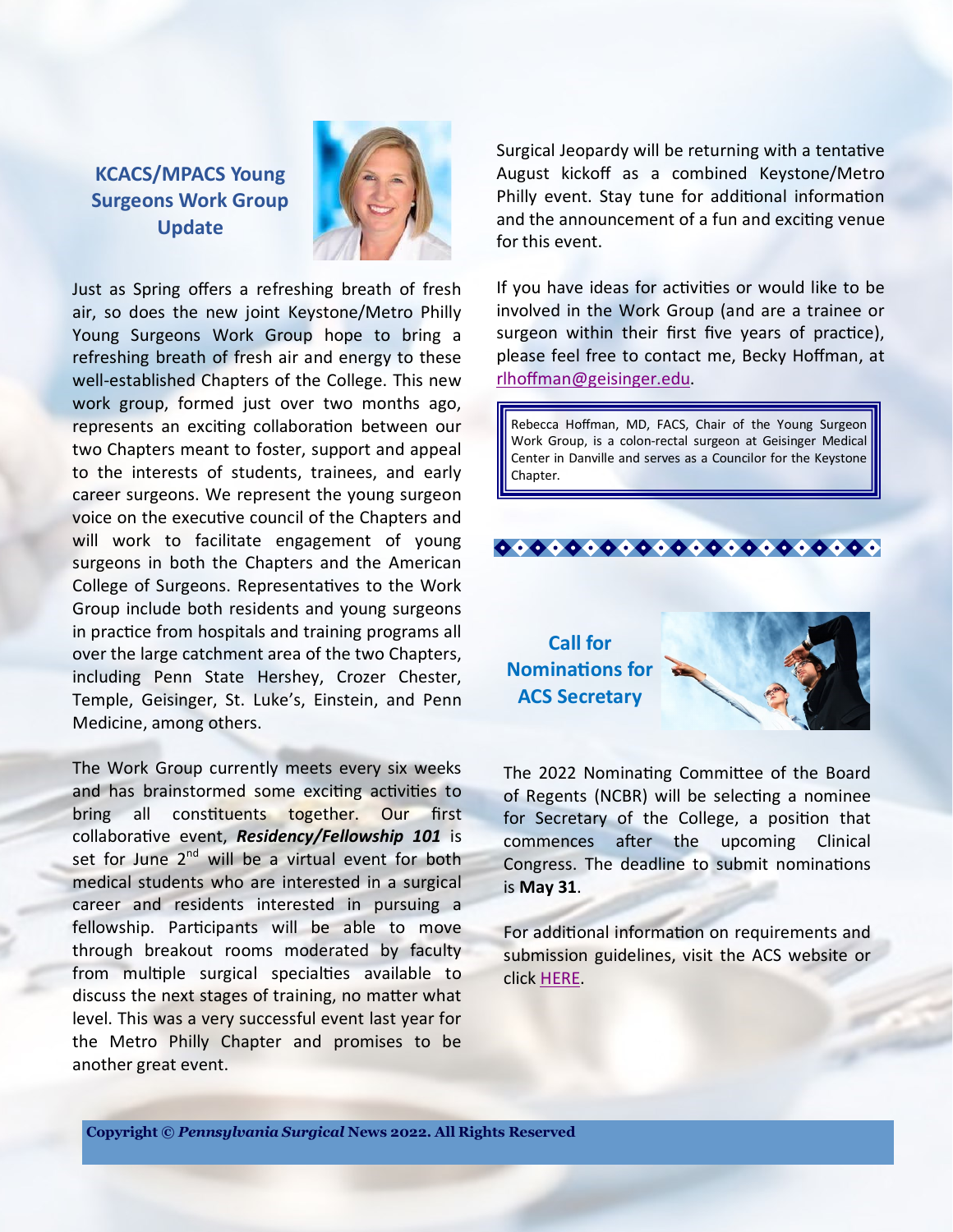

## **SURGEONS MAKE AN IMPACT DURING MEETINGS WITH LAWMAKERS**

Approximately 350 people attended this month's ACS Advocacy Summit, both virtually and in Washington, DC, before participating in more than 150 virtual visits with Congressional lawmakers and their senior staff.

2022 ACS Leadership & Advocacy Summit attendees had the opportunity to meet virtually with members of Congress and staff to foster new and existing relationships and promote important ACS advocacy priorities. A total of 161 participants from 35 states, spanning 99 House districts and 70 Senate constituencies, met with key congressional decision-makers. More than 30% of meetings included senior advisors (such as chief of staff, legislative director) or members of Congress, demonstrating that legislators are eager to hear from ACS members.

Several surgeons and ACS leaders provided feedback on their experiences, including Keystone Past President, Shannon Marie Foster, MD, FACS.

"The virtual visit with Rep. Susan Wild's team provided an opportunity to discuss myriad issues and challenges facing surgery with a new congressional leader who has chosen to become increasingly informed and active in the complex

healthcare needs facing surgical patients and the profession. The efforts made via the ACS staff to educate and support both legislators and constituents cannot be overstated!"

*Shannon M. Foster, MD, FACS*

*Communications Pillar Lead, ACS Board of Governors Reading, PA*

For more information about [meeting with](https://facs.quorum.us/campaign/27986/)  [policymakers,](https://facs.quorum.us/campaign/27986/) participating in [Advocacy at Home,](https://www.facs.org/advocacy/surgeonsvoice/at-home)  or other advocacy best practices, contact Katie Oehmen, Manager, ACSPA-*Surgeons*PAC and Grassroots, at [koehmen@facs.org.](mailto:koehmen@facs.org) 

#### **STATE AFFAIRS**

# **TAKE ACTION IN YOUR STATE'S POLITICAL BATTLE FOR EPIDERMIS**

While some individuals will be prioritizing their sun tans this summer, others have been visiting indoor tanning facilities throughout the year. Among young women, use of indoor tanning facilities remains high despite associated risks such as skin cancer, premature skin aging, and weakened immune systems.

Despite the US Food and Drug Administration's recommendation against the use of tanning beds by minors, nearly one-third of indoor tanners begin the practice before age 18. The ACS Commission on Cancer (CoC) is working with states to pass legislation that requires tanning bed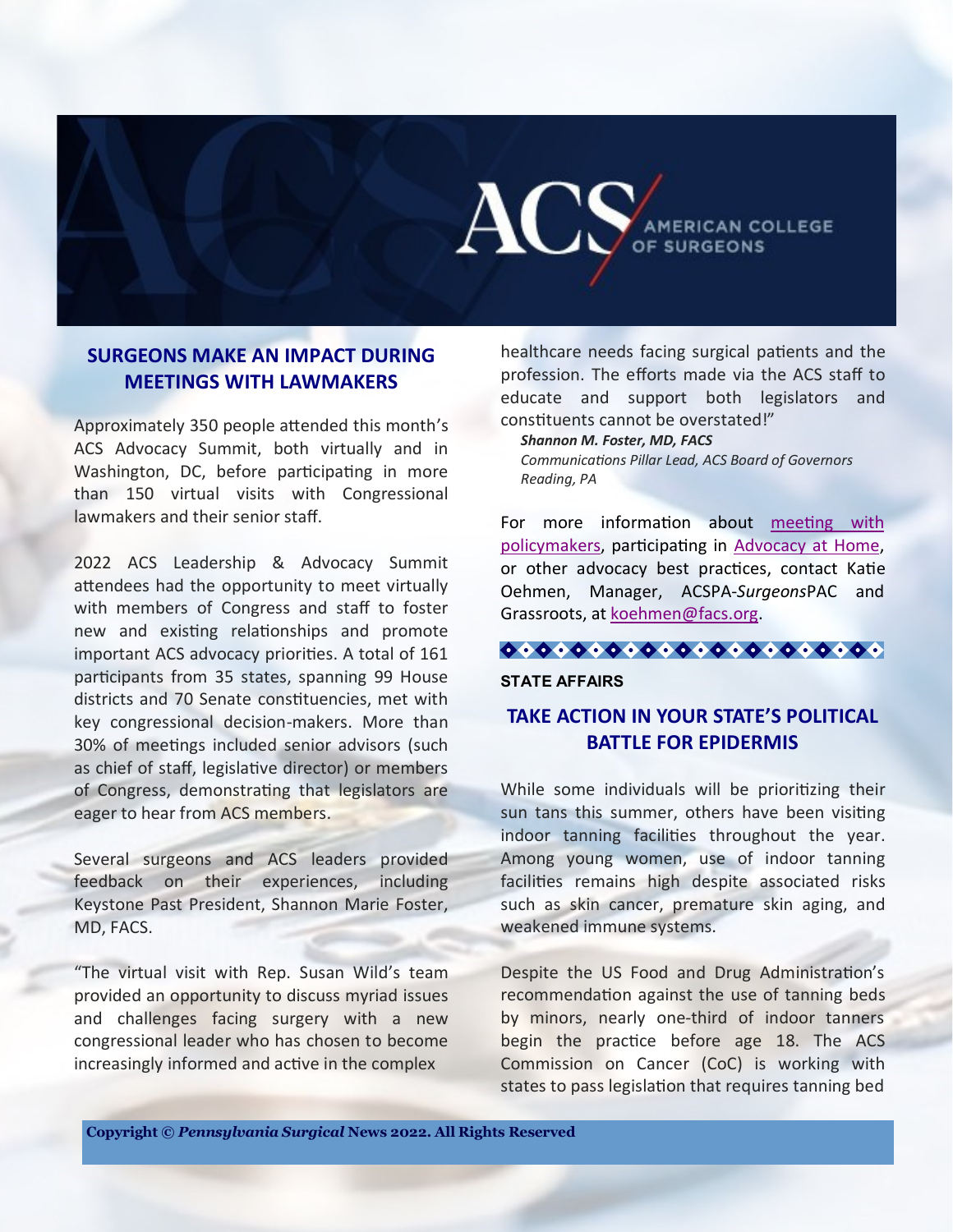users to be at least 18 years old, without an option for parental exemption. To date, 20 states and the District of Columbia have passed indoor tanning age requirements, including:

- California
- Colorado
- Delaware
- Hawaii
- **Illinois**
- Kansas
- Louisiana
- Maine
- Maryland
- **Massachusetts**
- Minnesota
- Nevada
- **New Hampshire**
- **North Carolina**
- Oregon
- Rhode Island
- Texas
- Vermont
- Virginia
- Washington

Women who tan indoors before the age of 30 are six times more likely to be diagnosed with melanoma, the deadliest form of skin cancer. In addition, research has shown that parents are encouraging indoor tanning use by either introducing the habit or signing exemption waivers for their children to tan in states that already have existing age requirements. Daughters who tan for the first time with their mothers are four times more likely to become heavy tanners in the future. Only three states have introduced bills regarding indoor tanning age requirements, including New York, Ohio, and South Carolina.

The ACS State Affairs team can help with letters, testimony, and grassroots support for Fellows

and ACS state chapters to advocate for these bills. For more information, contact Christopher Johnson at [cjohnson@facs.org](mailto:cjohnson@facs.org) or Rebecca King at [rebeccaking@facs.org.](mailto:rebeccaking@facs.org)

View the full list of cancer bills that the ACS is tracking.

 $000000000000000000000000$ 

**[Cancer State Legislation](https://www.quorum.us/spreadsheet/external/NcNUuepHEQyhLxWoxqIv/)**

Come back next week to check out the new and improved facs.org



Coming Soon: A Completely Redesigned ACS Website

ACS will be unveiling its completely redesigned website in early May. The new design will enhance your experience and make it easier to find what you are looking for—whether you are using a desktop or mobile device.

The new website is based on extensive user research and thoughtfully designed to provide a great experience on every visit.

ACS encourages all members to test out the new site and provide feedback.

#### **TOP 5 BENEFITS OF THE NEW ACS WEBSITE**

- **Better organized content** to more quickly find information you want
- **Improved search experience** with more relevant results
- **Fewer clicks** so you can get to your destination faster
- **Optimized for mobile** making it easier to use with tablets and phones
- **Personalized experience** that will improve each time you visit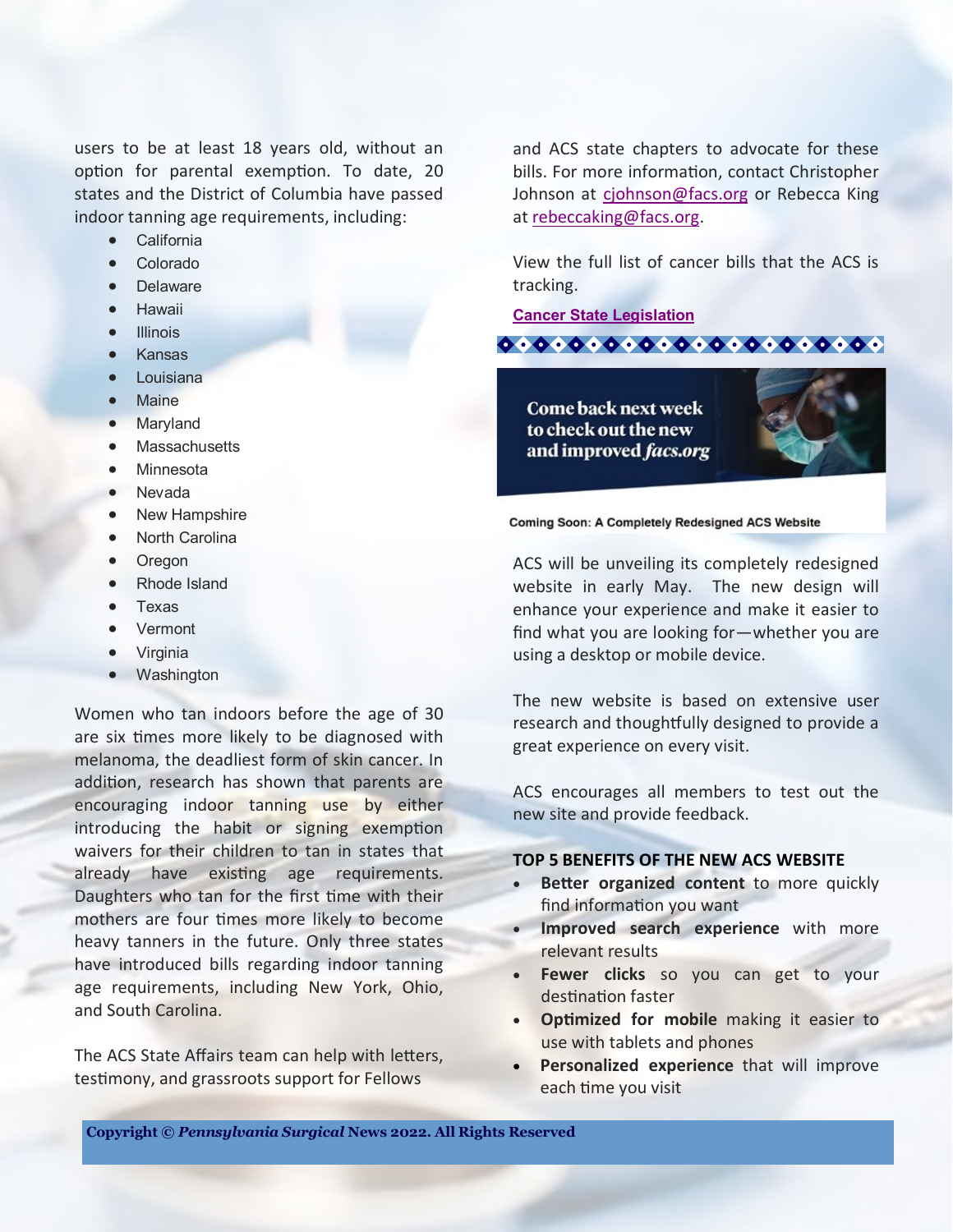## **Calling All Residents & Early Career Attendings**

Are you a Resident or Early Career Surgeon (less than 5 years in practice)? Want to get involved in planning educational, networking, and social events unique to your surgical career level?

Come join the Young Surgeons Work Group. We are looking for residents and early-career attendings to represent each institution in the Keystone and Metro Philly Chapter area.

Consider joining this new and engaging Work Group, meet your colleagues, and find ways to bring relevant content to your peers.

Contact the YSWG Chair, Rebecca Hoffman at [rlhoffman@geisinger.edu](mailto:rlhoffman@geisinger.edu) or our Executive Director, Robbi Cook, at [rcook@rmcmanagementsolutions.com](mailto:rcook@rmcmanagementsolutions.com) to learn more.





Don't lose your membership benefits. If your dues was not received by April 1, 2022, your membership has lapsed. **Note: Your local dues is not included in your annual renewal to the American College of Surgeons but is billed separately by each affiliated Chapter within the College.**

Access your member portal to remit payment using your credit or debit card or download an invoice to submit to your accounting department for payment. While in your portal, make sure your contact information, including your email, are accurate.

**Renew Today — Stay Connected!**

# **How To Effectively Lead from the Heart**

In a recent *Inc* article penned by Susan MacKenty Brady, she began with a call to all leaders: "Ditch the harshness and mind the heart".

We no longer tolerate leaders who show heartlessness. Some examples Ms. Brady included in her article were "[the slap heard round](https://www.inc.com/justin-bariso/emotional-intelligence-will-smith-apology-chris-rock-emotional-hijack-how-to-apologize.html)  [the world](https://www.inc.com/justin-bariso/emotional-intelligence-will-smith-apology-chris-rock-emotional-hijack-how-to-apologize.html)" and the fall from grace of [Elizabeth](https://www.inc.com/melissa-angell/the-dropout-hulu-elizabeth-holmes-theranos-startup.html)  [Holmes.](https://www.inc.com/melissa-angell/the-dropout-hulu-elizabeth-holmes-theranos-startup.html) I would suspect you could add a few additional entertainers, business and political figures to this list.

Expectations for "our she-roes and heroes" increasingly demand being self-aware and understanding how to "[thoughtfully manage their](https://www.inc.com/amy-morin/how-to-control-your-emotions-so-your-emotions-dont-control-you.html)  [emotions](https://www.inc.com/amy-morin/how-to-control-your-emotions-so-your-emotions-dont-control-you.html)". We have entered, according to Brady, "the post-Pandemic, empathy-first era".

Why is it so difficult to lead with the heart? As humans, things happen, we become irritated, frustrated, and often angry. This leads to disappointment, of others and ourselves. Leading from the heart is compassion for ourselves and others. It is not the typical blame game we have embraced for centuries in the working environment.

Brady continues by sharing that leaders, regardless of their management level, need to be mindful of others. If not, you risk good people walking out the door. The "Great Resignation" is the buzz word of 2022. Be inclusive, create a culture of belonging, safety, and foster team members well-being.

So how can we effectively lead from the heart? Brady offers the following tips:

1. Notice. Pay attention to what is going on. If you are feeling triggered or annoyed, you are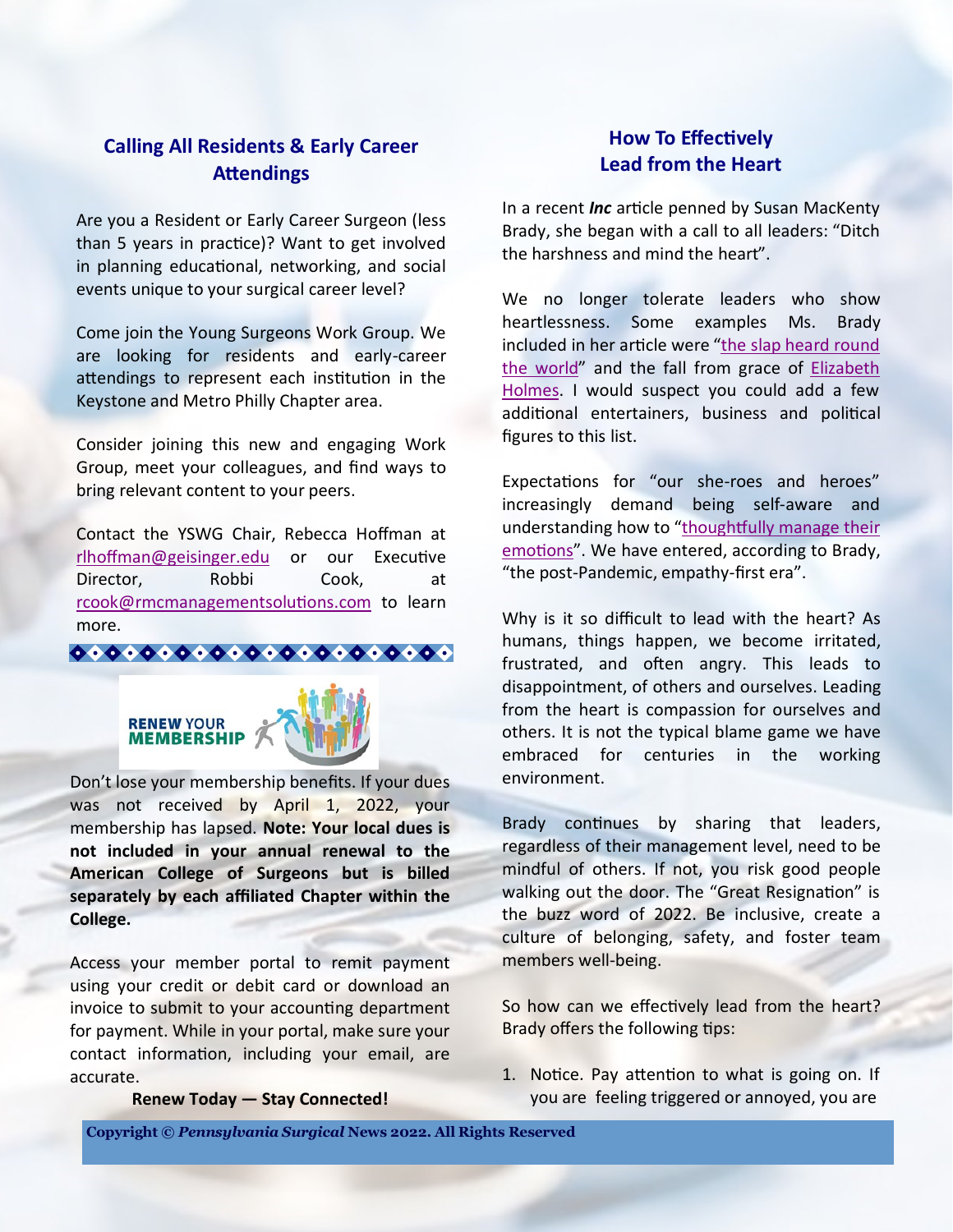not your centered best self. For example, you are at a virtual meeting where you are presenting. You see your time for presenting ticking by as the previous presenter continued to share updates. Your "best self" has now left the building and is replaced by a combination of your annoyed and anxious self. Be cognizant of your "presence."

- 2. Breathe. This is a common theme in wellbeing exercises. Take a minute to clear your mind and find your best self. A good long walk, if possible, will help calm your anxiousness and allow you to calm down to prevent saying or doing something you may later regret. The goal of breathing exercises is to take a pause and regroup your thoughts. Relax. Just breathe. Inhale and Exhale and focus on the breathing.
- 3. Consider Kindness & Compassion. Focus and return to a place of respect for yourself and for others. "Channel some heart," as Brady puts it. During your breathing exercises (see #2 above), redirect your energy and your thoughts. Stuff happens. Take the high road. The goal of the exercise is to find your best, most grounded self to avoid saying or doing something you will regret.
- 4. Explore. Brady's final thought is to "get curious with yourself and ask, what is going on for you right now?" After you have found your "best self", and taking the above scenario as an example, ask the group if they are able to stay a few minutes longer at the meeting, or suggest booking another meeting time so you can present and discuss your topic.

Ditch the harshness and mind the heart so you can present your best self in situations.

To read Susan MacKenty Brady full article, click [HERE.](https://www.msn.com/en-us/money/smallbusiness/how-to-effectively-lead-from-the-heart/ar-AAW7zBb)



### **Missed the ACS Advocacy Summit?**

The Keystone & Metropolitan Philadelphia Chapters' Joint Advocacy Task Force has the answer to your advocacy questions.

## Why Advocate?

"Unless someone like you cares a whole awful lot, Nothing is going to get better. It's not." - Dr. Seuss, The Lorax



Join us on June 6th for a FREE 90-minute Advocacy webinar. Open to all members of the Pennsylvania ACS Chapters, the webinar will include:

- Overview of the advocacy and grassroots lobbying process
- How to connect with your legislative representative
- Updates on key state and federal legislation
- Fireside chat from members on their experiences meeting with legislators.

Watch for registration details coming soon!